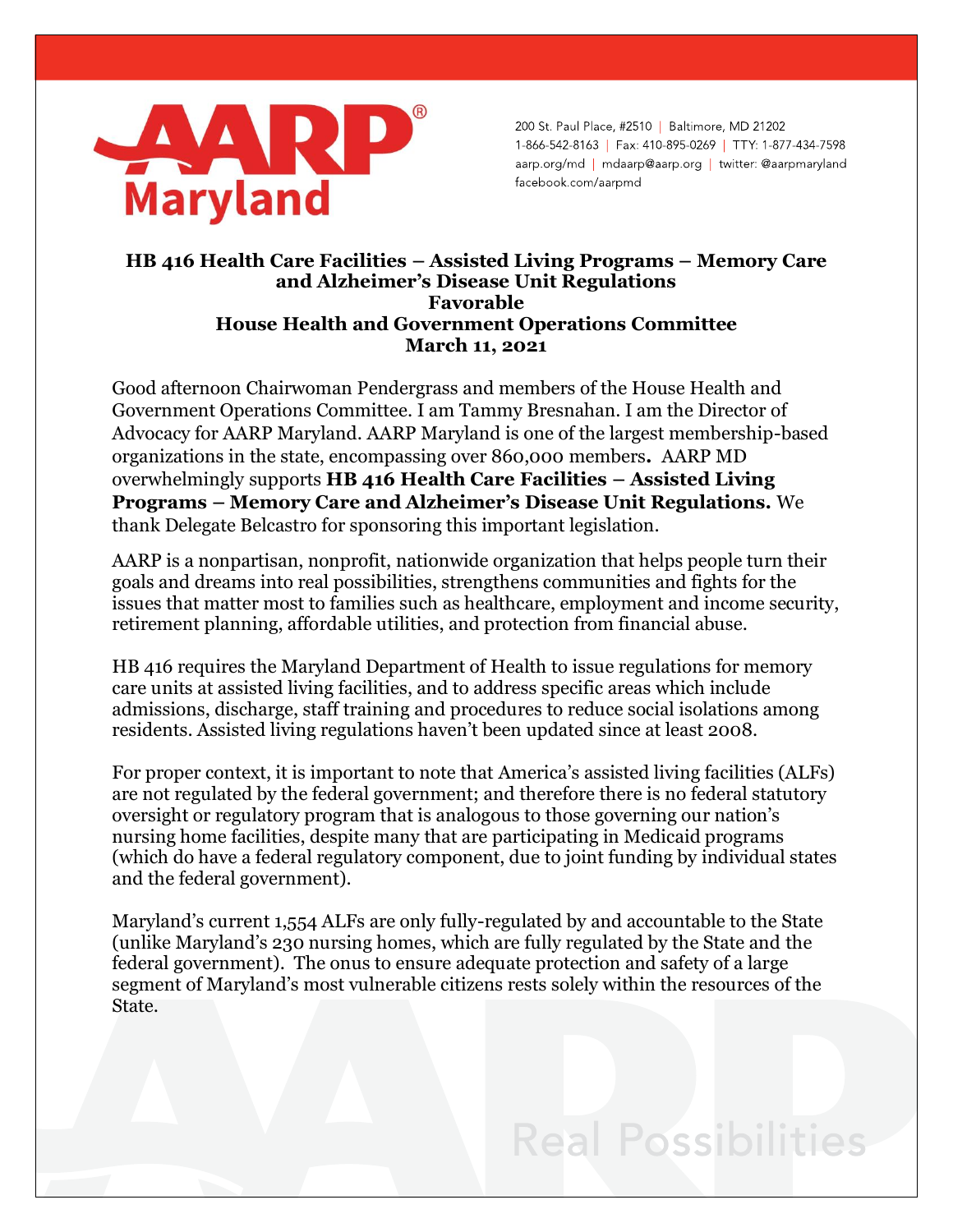Memory care units are specialized residential facilities designed to serve the needs of aging adults with Alzheimer's disease, dementia and other cognitive issues. Staff members need be trained to help with daily living activities and to help residents manage dementia symptoms such as combativeness, sundown syndrome and wandering.

Memory care might be provided at stand-alone facilities or in dedicated wings, sometimes called special care units, at assisted living facilities and nursing homes. They generally need and have a higher staff-to-resident ratio and place a greater emphasis on security, using things such as alarmed doors, elevator codes and tracking devices to prevent wandering.

Just for background, the average cost for memory care is about \$5,400 a month, according to Dementia Care Central, an information resource for dementia caregivers that received seed money from the National Institute on Aging. For assisted living facilities, there currently is no nationally set guideline for an appropriate staff-to-patient ratio. Currently, assisted living facilities determine the "sufficient" ratio to best meet the needs of their program and residents.

In 2005, The Maryland Office of Health Care Quality (OHCQ), in its report entitled Maryland's Assisted Living Evaluation noted, "For over a decade or more, it is widelyknown in the industry that the residents in assisted living facilities consistently present acuity levels that were previously only seen among nursing home residents." In 2005, up to two-thirds of residents in assisted living programs have moderate to severe dementia and less than half receive adequate treatment for this condition.

Given the enormous variability in regulations, and services provided by assisted living, consumers are unsure what to expect in different types of facilities and communities they call home. While skilled-nursing facilities are fairly well defined, there is more variation in the definition of assisted living and residential care which provide different levels of service depending on what is authorized or required by the state. The availability of assisted living/residential care and supportive housing is growing in response to consumer demand and increased public funding for services in such settings. Licensing and regulation of assisted living and residential care occurs at the state level.

AARP MD believes that policy makers should pass the laws that implement various approaches to promoting service quality and protecting the rights of consumers and updating and promulgating regulations is one way to do hold assisted living facilities accountable to the residents they serve. AARP MD also believes that states can establish licensing requirements that set various provider standards, monitor service quality, and protect residents' rights.

And finally AARP believes that states should enact legislation that requires the state to update its assisted living facilities regulations that reflect the current conditions in those facilities.